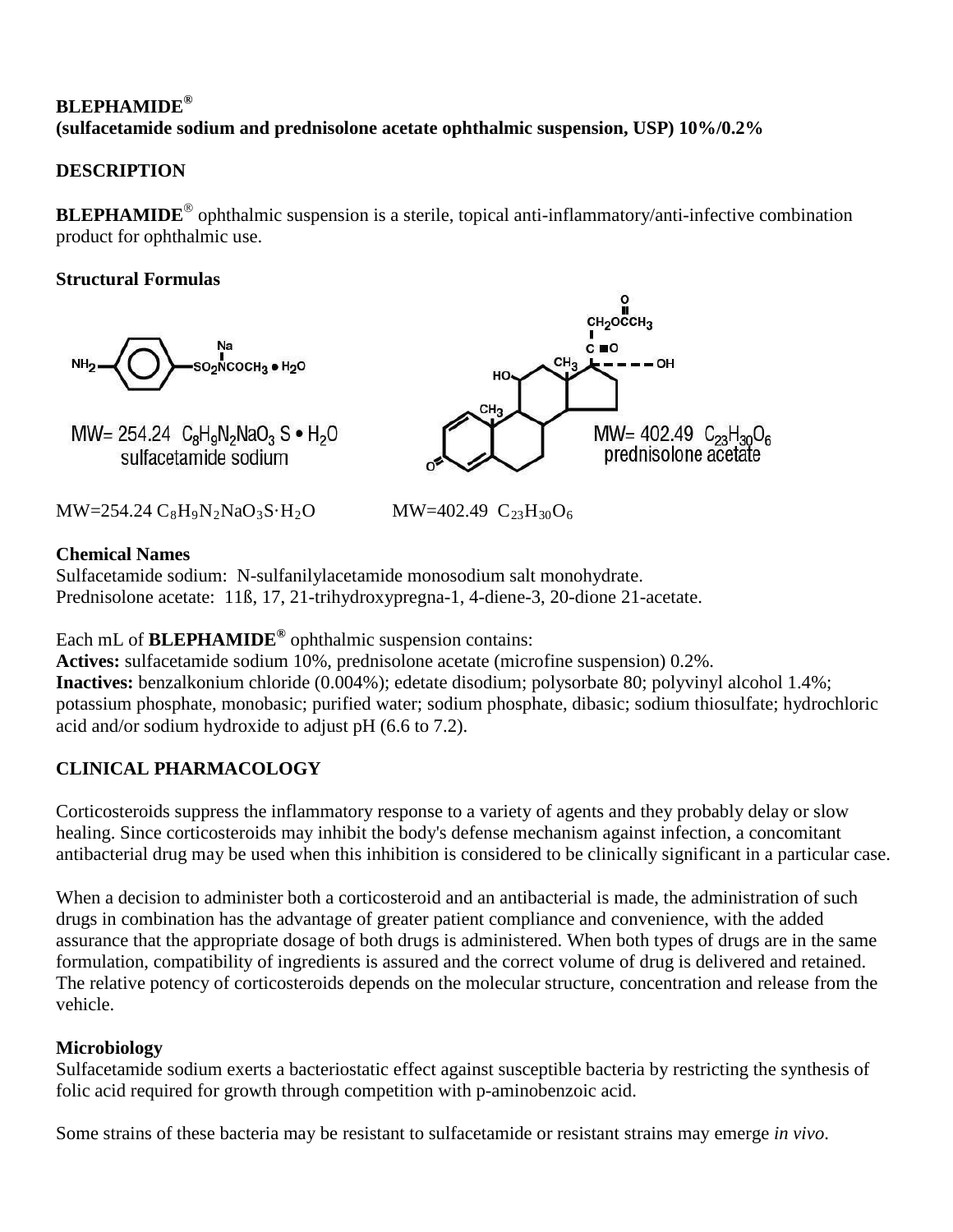The anti-infective component in these products is included to provide action against specific organisms susceptible to it. Sulfacetamide sodium is active *in vitro* against susceptible strains of the following microorganisms: *Escherichia coli, Staphylococcus aureus, Streptococcus pneumoniae, Streptococcus (viridans*  group*), Haemophilus influenzae, Klebsiella* species, and *Enterobacter* species. This product does not provide adequate coverage against: *Neisseria* species, *Pseudomonas* species, and *Serratia marcescens* (see INDICATIONS AND USAGE).

## **INDICATIONS AND USAGE**

**BLEPHAMIDE<sup>®</sup>** ophthalmic suspension is a steroid/anti-infective combination drug indicated for steroidresponsive inflammatory ocular conditions for which a corticosteroid is indicated and where superficial bacterial ocular infection or a risk of bacterial ocular infection exists.

Ocular corticosteroids are indicated in inflammatory conditions of the palpebral and bulbar conjunctiva, cornea, and anterior segment of the globe where the inherent risk of corticosteroid use in certain infective conjunctivitides is accepted to obtain diminution in edema and inflammation. They are also indicated in chronic anterior uveitis and corneal injury from chemical, radiation or thermal burns or penetration of foreign bodies.

The use of a combination drug with an anti-infective component is indicated where the risk of superficial ocular infection is high or where there is an expectation that potentially dangerous numbers of bacteria will be present in the eye.

The particular antibacterial drug in this product is active against the following common bacterial eye pathogens: *Escherichia coli, Staphylococcus aureus, Streptococcus pneumoniae, Streptococcus (viridans* group*), Haemophilus influenzae, Klebsiella* species*,* and *Enterobacter* species. This product does not provide adequate coverage against: *Neisseria* species*, Pseudomonas* species*,* and *Serratia marcescens*.

A significant percentage of staphylococcal isolates are completely resistant to sulfa drugs.

## **CONTRAINDICATIONS**

**BLEPHAMIDE<sup>®</sup>** ophthalmic suspension is contraindicated in most viral diseases of the cornea and conjunctiva including epithelial herpes simplex keratitis (dendritic keratitis), vaccinia, and varicella, and also in mycobacterial infection of the eye and fungal diseases of ocular structures.

**BLEPHAMIDE<sup>®</sup>** ophthalmic suspension is also contraindicated in individuals with known or suspected hypersensitivity to any of the ingredients of this preparation, to other sulfonamides and to other corticosteroids (see WARNINGS). (Hypersensitivity to the antimicrobial component occurs at a higher rate than for other components.)

## **WARNINGS**

## NOT FOR INJECTION INTO THE EYE.

Prolonged use of corticosteroids may result in posterior subcapsular cataract formation and may increase intraocular pressure in susceptible individuals, resulting in ocular hypertension/glaucoma with damage to the optic nerve, defects in visual acuity and fields of vision.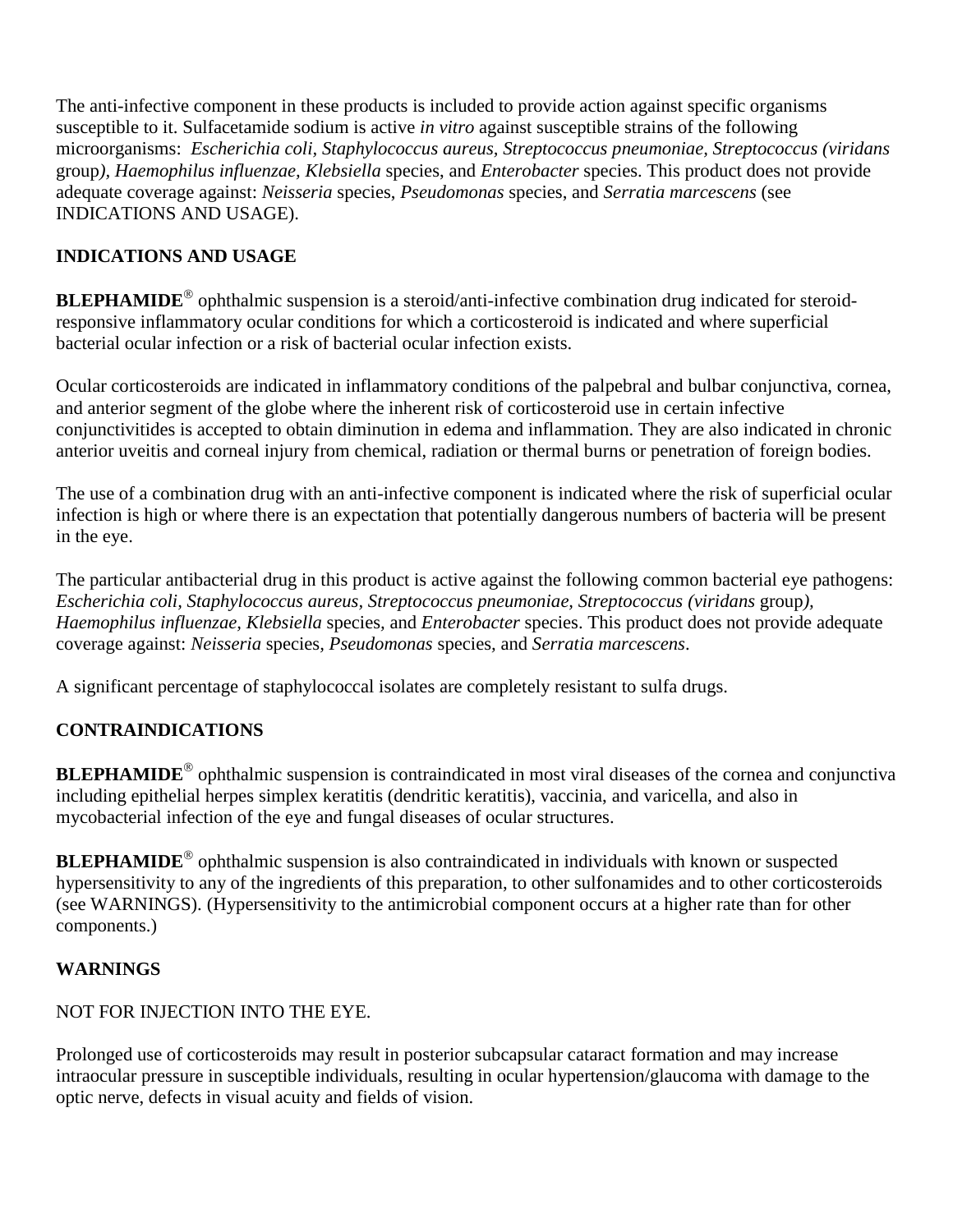If the product is used for 10 days or longer, intraocular pressure should be routinely monitored even though it may be difficult in children and uncooperative patients. Corticosteroids should be used with caution in the presence of glaucoma. Intraocular pressure should be checked frequently.

The use of steroids after cataract surgery may delay healing and increase the incidence of bleb formation.

In those diseases causing thinning of the cornea or sclera, perforation has been known to occur with the use of topical corticosteroids.

In acute purulent conditions of the eye, corticosteroids may mask infection or enhance existing infection.

The use of ocular corticosteroids may prolong the course and may exacerbate the severity of many viral infections of the eye (including herpes simplex). Employment of corticosteroid medication in the treatment of herpes simplex requires great caution.

Prolonged use of **BLEPHAMIDE**<sup>®</sup> ophthalmic suspension may suppress the host response and thus increase the hazard of secondary ocular infections.

Prolonged use of topical anti-bacterial agents may give rise to overgrowth of nonsusceptible organisms including fungi.

A significant percentage of staphylococcal isolates are completely resistant to sulfonamides.

Acute anterior uveitis may occur in susceptible individuals, primarily Blacks.

Fatalities have occurred, although rarely, due to severe reactions to sulfonamides including Stevens-Johnson syndrome, toxic epidermal necrolysis, fulminant hepatic necrosis, agranulocytosis, aplastic anemia and other blood dyscrasias. Sensitization may recur when a sulfonamide is readministered, irrespective of the route of administration.

If signs of hypersensitivity, skin rash, or other serious reactions occur, discontinue use of this preparation. Cross-sensitivity among corticosteroids has been demonstrated (see ADVERSE REACTIONS).

#### **PRECAUTIONS**

#### **General**

The initial prescription and renewal of the medication order beyond 20 milliliters of the suspension should be made by a physician only after examination of the patient with the aid of magnification, such as slit lamp biomicroscopy and, where appropriate, fluorescein staining. If signs and symptoms fail to improve after two days, the patient should be re-evaluated.

The possibility of fungal infections of the cornea should be considered after prolonged corticosteroid dosing. Fungal cultures should be taken when appropriate.

Use with caution in patients with severe dry eye.

The p-aminobenzoic acid present in purulent exudates competes with sulfonamides and can reduce their effectiveness.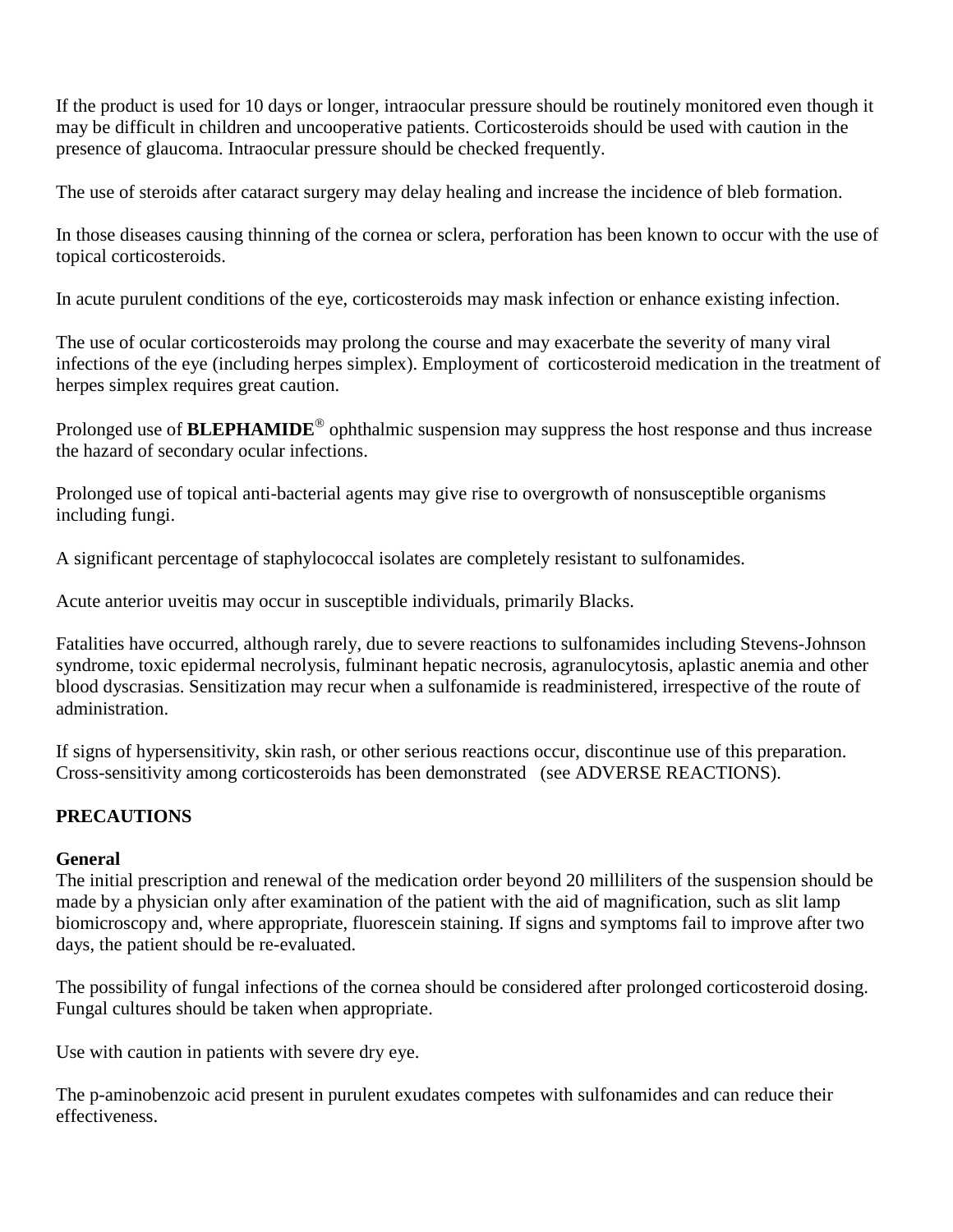#### **Information for Patients**

If inflammation or pain persists longer than 48 hours or becomes aggravated, the patient should be advised to discontinue use of the medication and consult a physician (see WARNINGS).

Contact lenses should not be worn during the use of this product.

This product is sterile when packaged. To prevent contamination, care should be taken to avoid touching the applicator tip to eyelids or to any other surface. The use of this bottle by more than one person may spread infection. Keep bottle tightly closed when not in use. Protect from light. Sulfonamide solutions darken on prolonged standing and exposure to heat and light. Do not use if solution has darkened. Yellowing does not affect activity. Keep out of the reach of children.

#### **Laboratory Tests**

Eyelid cultures and tests to determine the susceptibility of organisms to sulfacetamide may be indicated if signs and symptoms persist or recur in spite of the recommended course of treatment with **BLEPHAMIDE** ophthalmic suspension.

#### **Drug Interactions**

**BLEPHAMIDE<sup>®</sup>** ophthalmic suspension is incompatible with silver preparations. Local anesthetics related to p-aminobenzoic acid may antagonize the action of the sulfonamides.

#### **Carcinogenesis, Mutagenesis, Impairment of Fertility**

Prednisolone has been reported to be noncarcinogenic. Long-term animal studies for carcinogenic potential have not been performed with sulfacetamide.

One author detected chromosomal nondisjunction in the yeast *Saccharomyces cerevisiae* following application of sulfacetamide sodium. The significance of this finding to topical ophthalmic use of sulfacetamide sodium in the human is unknown.

Mutagenic studies with prednisolone have been negative. Studies on reproduction and fertility have not been performed with sulfacetamide. A long-term chronic toxicity study in dogs showed that high oral doses of prednisolone prevented estrus. A decrease in fertility was seen in male and female rats that were mated following oral dosing with another glucocorticosteroid.

#### **Pregnancy**

#### **Teratogenic Effects**

Animal reproduction studies have not been conducted with sulfacetamide sodium. Prednisolone has been shown to be teratogenic in rabbits, hamsters, and mice. In mice, prednisolone has been shown to be teratogenic when given in doses 1 to 10 times the human ocular dose. Dexamethasone, hydrocortisone and prednisolone were ocularly applied to both eyes of pregnant mice five times per day on days 10 through 13 of gestation. A significant increase in the incidence of cleft palate was observed in the fetuses of the treated mice. There are no adequate well-controlled studies in pregnant women dosed with corticosteroids.

Kernicterus may be precipitated in infants by sulfonamides being given systemically during the third trimester of pregnancy. It is not known whether sulfacetamide sodium can cause fetal harm when administered to a pregnant woman or whether it can affect reproductive capacity.

**BLEPHAMIDE<sup>®</sup>** ophthalmic suspension should be used during pregnancy only if the potential benefit justifies the potential risk to the fetus.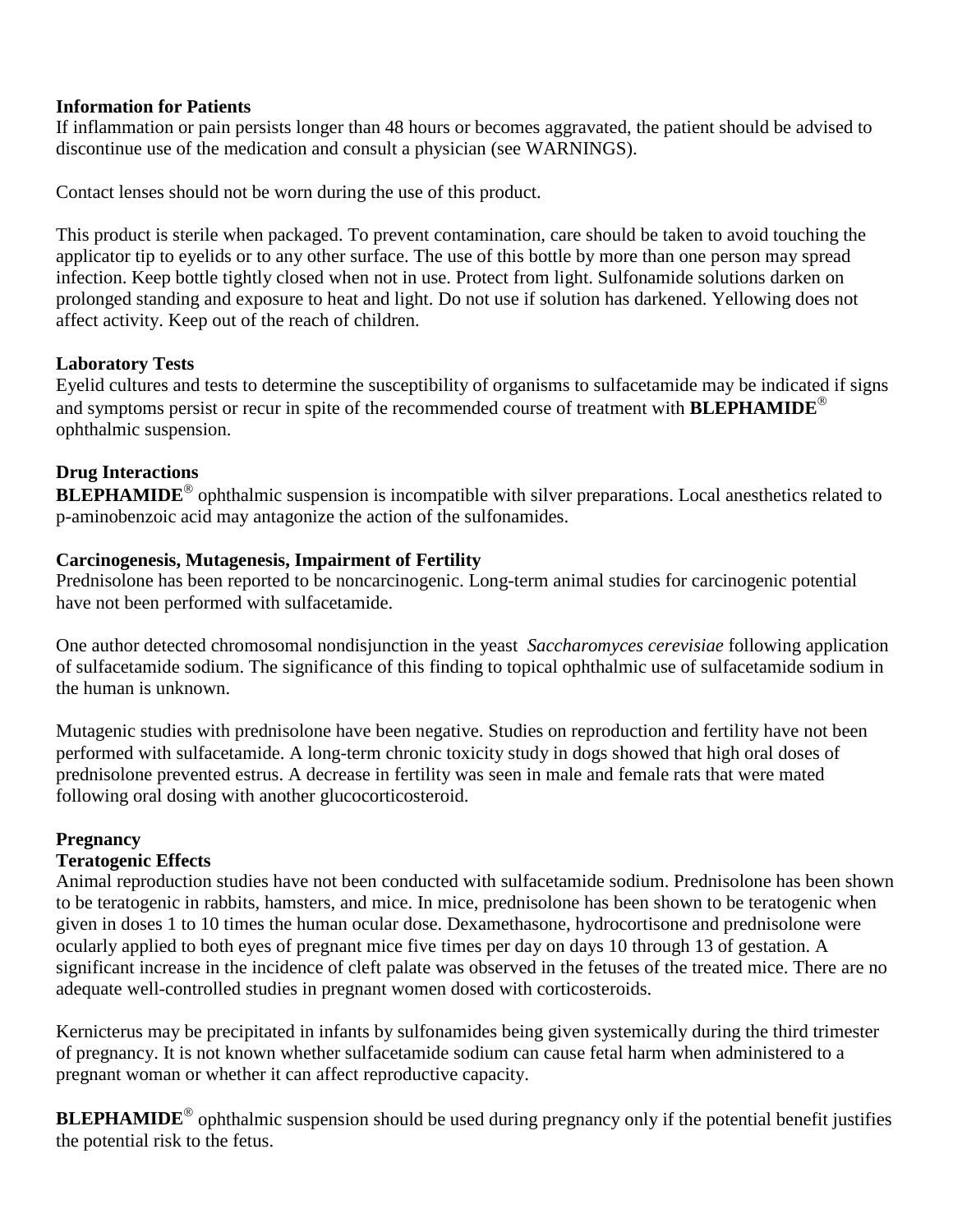#### **Nursing Mothers**

It is not known whether topical administration of corticosteroids could result in sufficient systemic absorption to produce detectable quantities in human milk. Systemically administered corticosteroids appear in human milk and could suppress growth, interfere with endogenous corticosteroid production, or cause other untoward effects. Systemically administered sulfonamides are capable of producing kernicterus in infants of lactating women. Because of the potential for serious adverse reactions in nursing infants from sulfacetamide sodium and prednisolone acetate ophthalmic suspensions, a decision should be made whether to discontinue nursing or to discontinue the medication.

#### **Pediatric Use**

Safety and effectiveness in pediatric patients below the age of 6 years have not been established.

### **ADVERSE REACTIONS**

The following adverse reactions have been identified during use of **BLEPHAMIDE**<sup>®</sup> ophthalmic suspension. Because reactions are reported voluntarily from a population of uncertain size, it is not always possible to reliably estimate their frequency or establish a causal relationship to drug exposure.

Adverse reactions have occurred with corticosteroid/antibacterial combination drugs which can be attributed to the corticosteroid component, the antibacterial component, or the combination.

Reactions occurring with **BLEPHAMIDE**<sup>®</sup> ophthalmic suspension include: cataract, dizziness, eye discharge, eyelid edema, eyelid erythema, eye irritation, eye pain, eye pruritus, and hypersensitivity including rash, skin pruritus, urticaria, ocular hyperemia, and visual disturbance (blurry vision).

Reactions occurring most often from the presence of the antibacterial ingredient are allergic sensitizations. Fatalities have occurred, although rarely, due to severe reactions to sulfonamides including Stevens-Johnson syndrome, toxic epidermal necrolysis, fulminant hepatic necrosis, agranulocytosis, aplastic anemia, and other blood dyscrasias (see WARNINGS).

The reactions due to the corticosteroid component in decreasing order of frequency are: delayed wound healing, elevation of intraocular pressure (IOP) with possible development of glaucoma and infrequent optic nerve damage, and posterior subcapsular cataract formation.

Although systemic effects are extremely uncommon, there have been rare occurrences of systemic hypercorticoidism after use of topical corticosteroids.

Corticosteroid-containing preparations can also cause acute anterior uveitis or perforation of the globe. Mydriasis, loss of accommodation and ptosis have occasionally been reported following local use of corticosteroids.

#### **Secondary Infection**

The development of secondary infection has occurred after use of combinations containing corticosteroids and antibacterials. Fungal and viral infections of the cornea are particularly prone to develop coincidentally with long-term applications of corticosteroid. The possibility of fungal invasion must be considered in any persistent corneal ulceration where corticosteroid treatment has been used.

Secondary bacterial ocular infection following suppression of host responses also occurs.